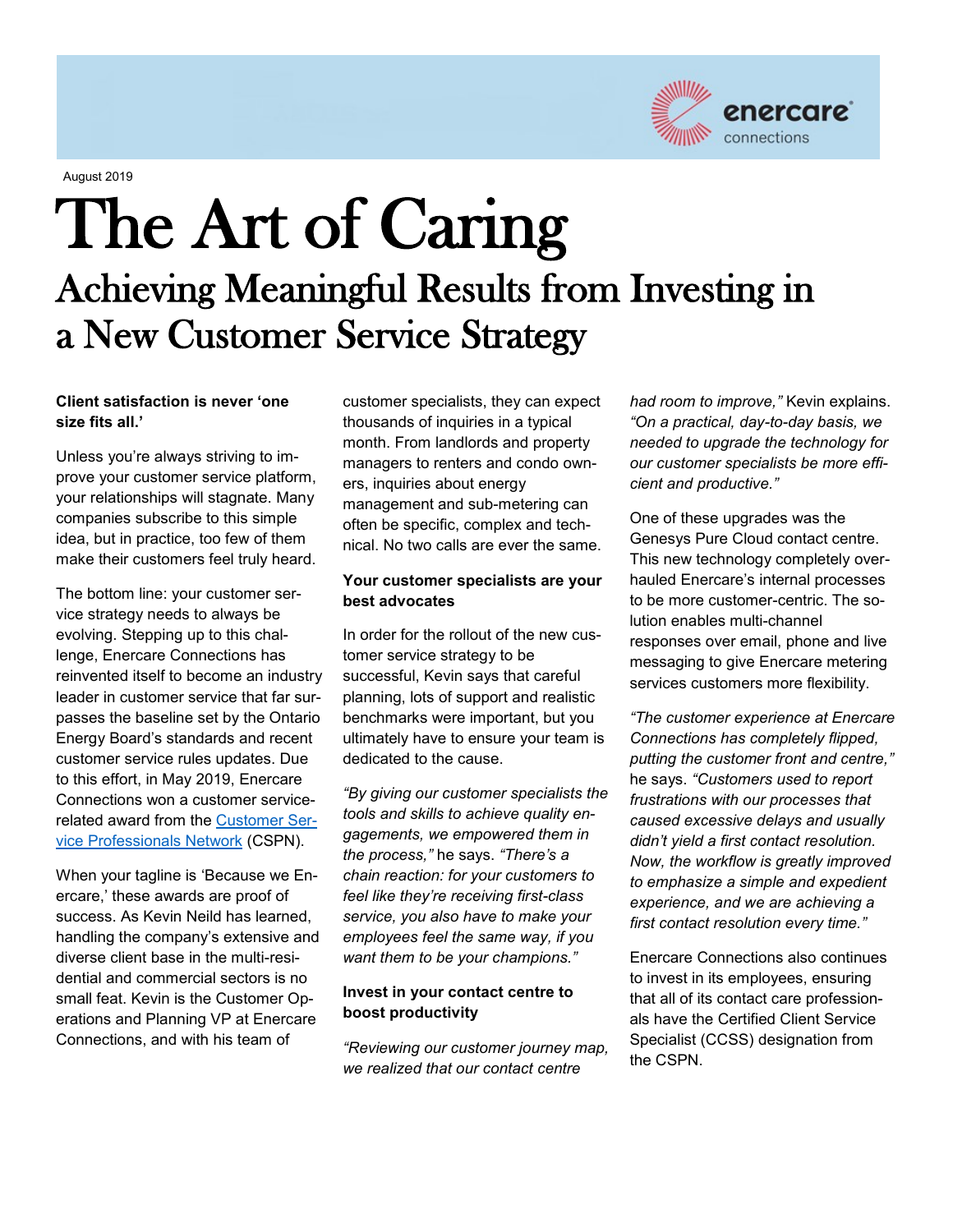

 Representatives of Customer Service Professionals Network (CSPN) and Enercare Connections Photo courtesy of CSPN

*"Due to accreditation training, our customer specialists are helping more people daily, solving the issue quickly and correctly the first time,"* Kevin says.

## Prioritize phone calls and emails equally

One particular feature of Genesys interested Enercare Connections, which enables phone calls and emails to be treated equally. Adopted in late 2018, Kevin gives the analogy of a fast food drive-thru*: "Imagine there is a massive queue of cars outside,"* he says. *"The operation is set-up to prioritize this line-up over customers who come inside and seemingly have longer wait times, despite the fact that they should be treated equally."*

*"Similarly, phone calls used to have shorter wait times than the email stream, which meant that the latter group would end up calling in anyway, in turn, creating extended phone queues,"* he says*. "Now, our contact* 

*centre workflow runs smoother, each group receiving equal priority."*

#### Better survey feedback mechanism

As reported previously, Enercare Connections partnered with StellaService to implement its Stella Connect feedback platform in January 2018. *"Many companies are nervous about the feedback they'll receive with a feedback portal, or else design them poorly,"* Kevin says. *"Stella Connect was our moment of truth: We received overwhelmingly positive feedback from customers."*

Within 24 hours, anybody who has engaged with customer specialists receives an email requesting a rating out of 5 starts on their interaction experience*. "We proactively reach out to customers who rate us two stars or less to determine how we can improve their experience with us,"* he says. *"Customers are shocked that not* 

*only are they heard, but are appreciative that we have a real desire to incorporate their feedback and improve our processes."*

# Emphasizing quality and creating a more inclusive work culture

*"In 2019, we switched our focus and reward incentives from transaction volume to quality of service,"* Kevin says. *"The shift in focus has improved the quality performance of our care specialists, our results increased to an impressive average 4.66 out of 5."*

Kevin stresses that the customer specialists at Enercare Connections are all veteran customer service professionals as opposed to entry-level employees that are the norm in contact centres. *"On average, our customer specialists have more than five years' experience,"* he says. *"We compensate our employees well to ensure we attract and retain the best talent in customer care."*